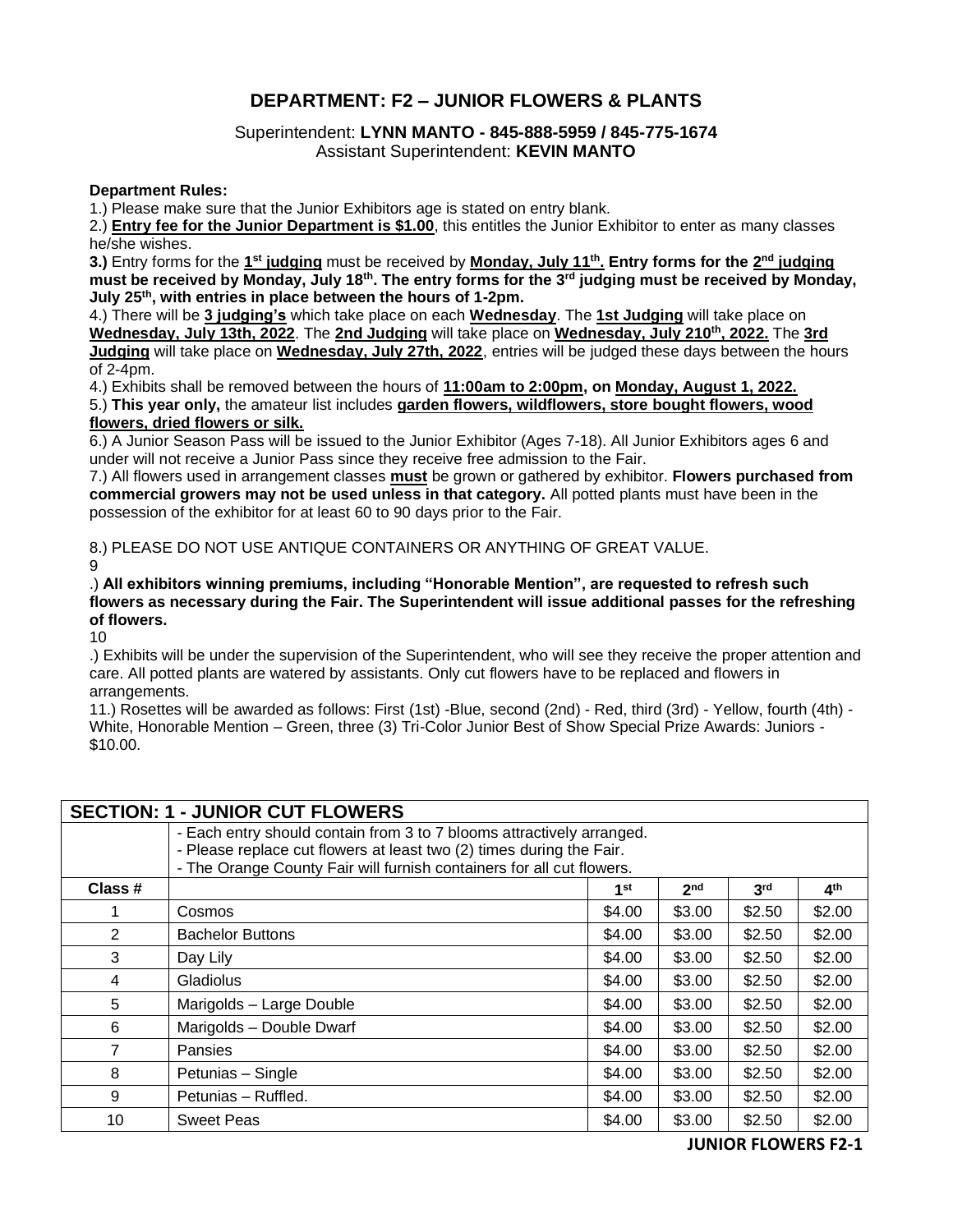| 11 | <b>Zinnias</b> – Large | \$4.00 | \$3.00 | \$2.50 | \$2.00 |
|----|------------------------|--------|--------|--------|--------|
| 12 | Zinnias - Small        | \$4.00 | \$3.00 | \$2.50 | \$2.00 |
| 13 | Annual - Any other     | \$4.00 | \$3.00 | \$2.50 | \$2.00 |
| 14 | Perennial - Any other  | \$4.00 | \$3.00 | \$2.50 | \$2.00 |

| <b>SECTION: 2 - JUNIOR FLOWER ARRANGEMENTS</b>                                                               |                                                                                                                                                               |                 | $(7th$ to 12 <sup>th</sup> Grade) |                 |                 |  |
|--------------------------------------------------------------------------------------------------------------|---------------------------------------------------------------------------------------------------------------------------------------------------------------|-----------------|-----------------------------------|-----------------|-----------------|--|
| - Please replace cut flowers at least two (2) times during the Fair. Store bought flowers will be permitted. |                                                                                                                                                               |                 |                                   |                 |                 |  |
| Class #                                                                                                      |                                                                                                                                                               | 1 <sup>st</sup> | 2 <sub>nd</sub>                   | 3 <sup>rd</sup> | 4 <sup>th</sup> |  |
| 15                                                                                                           | "FLORAL FANTASY" - Create a dreamlike<br>arrangement using your favorite flowers. Accessories<br>permitted.                                                   | \$15.00         | \$14.00                           | \$13.00         | \$10.00         |  |
| 16                                                                                                           | "FLORAL FAIRY GARDEN" - An arrangement of fresh<br>flowers that becomes the perfect hideaway spot for<br>fairy friends. Accessories permitted.                | \$15.00         | \$14.00                           | \$13.00         | \$10.00         |  |
| 17                                                                                                           | "RAINBOWS AND UNICORNS" - A pleasing<br>arrangement of garden flowers inspired by the colors<br>of the rainbow. Accessories permitted.                        | \$15.00         | \$14.00                           | \$13.00         | \$10.00         |  |
| 18                                                                                                           | "WHAT'S NATURALLY BEAUTIFUL" – An<br>arrangement of garden flowers that depict flowers in a<br>beautiful and imaginative way.                                 | \$15.00         | \$14.00                           | \$13.00         | \$10.00         |  |
| 19                                                                                                           | "MEDIEVAL TIMES"- Create an arrangement inspired<br>by royalty and knights in shining armor. Include silver<br>and gold in your piece. Accessories permitted. | \$15.00         | \$14.00                           | \$13.00         | \$10.00         |  |
| 20                                                                                                           | "SMURFS, TROLLS AND GNOMESOH MY!" - An<br>arrangement of fresh flowers inspired by your favorite<br>mythical creature.                                        | \$15.00         | \$14.00                           | \$13.00         | \$10.00         |  |
|                                                                                                              |                                                                                                                                                               |                 |                                   |                 |                 |  |

| <b>SECTION: 3 - JUNIOR FLOWER ARRANGEMENTS</b>                                                               |                                                                                                                                                                                                     |                 | (Pre-School to 6 <sup>th</sup> Grade) |                 |                 |  |
|--------------------------------------------------------------------------------------------------------------|-----------------------------------------------------------------------------------------------------------------------------------------------------------------------------------------------------|-----------------|---------------------------------------|-----------------|-----------------|--|
| - Please replace cut flowers at least two (2) times during the Fair. Store bought flowers will be permitted. |                                                                                                                                                                                                     |                 |                                       |                 |                 |  |
| Class #                                                                                                      |                                                                                                                                                                                                     | 1 <sup>st</sup> | 2 <sub>nd</sub>                       | 3 <sup>rd</sup> | 4 <sup>th</sup> |  |
| 21                                                                                                           | "A TRIBUTE TO OUR HERO" - An arrangement<br>inspired by your favorite mystical hero. King Arthur?<br>Robin Hood? So many more to choose from. Pick<br>your favorite. Accessories permitted.         | \$10.00         | \$9.00                                | \$8.00          | \$6.00          |  |
| 22                                                                                                           | "A GREAT FAIRYTALE" – Create a pleasing<br>arrangement capturing a moment from your favorite<br>fairytale. Accessories permitted.                                                                   | \$10.00         | \$9.00                                | \$8.00          | \$6.00          |  |
| 23                                                                                                           | "ME & MY GNOME"- A gnome has come to visit you,<br>but he needs a place to stay. Create the perfect<br>arrangement to make him feel like he's right at home<br>in the woods. Accessories permitted. | \$10.00         | \$9.00                                | \$8.00          | \$6.00          |  |
| 24                                                                                                           | "MY TEDDY BEAR" – An arrangement of fresh cut<br>flowers that are inspired by your favorite stuffed<br>animal. Accessories permitted (picture, hobby, etc.).                                        | \$10.00         | \$9.00                                | \$8.00          | \$6.00          |  |
| 25                                                                                                           | "FAMILY MEMORIES"- An arrangement of fresh cut<br>flowers that are inspired by your favorite memory with<br>your family.                                                                            | \$10.00         | \$9.00                                | \$8.00          | \$6.00          |  |
| 26                                                                                                           | "FANTASY LAND" – Make your dreams come to life.<br>Create a pleasing arrangement inspired by your<br>dreams and fantasies. Accessories permitted.                                                   | \$10.00         | \$9.00                                | \$8.00          | \$6.00          |  |